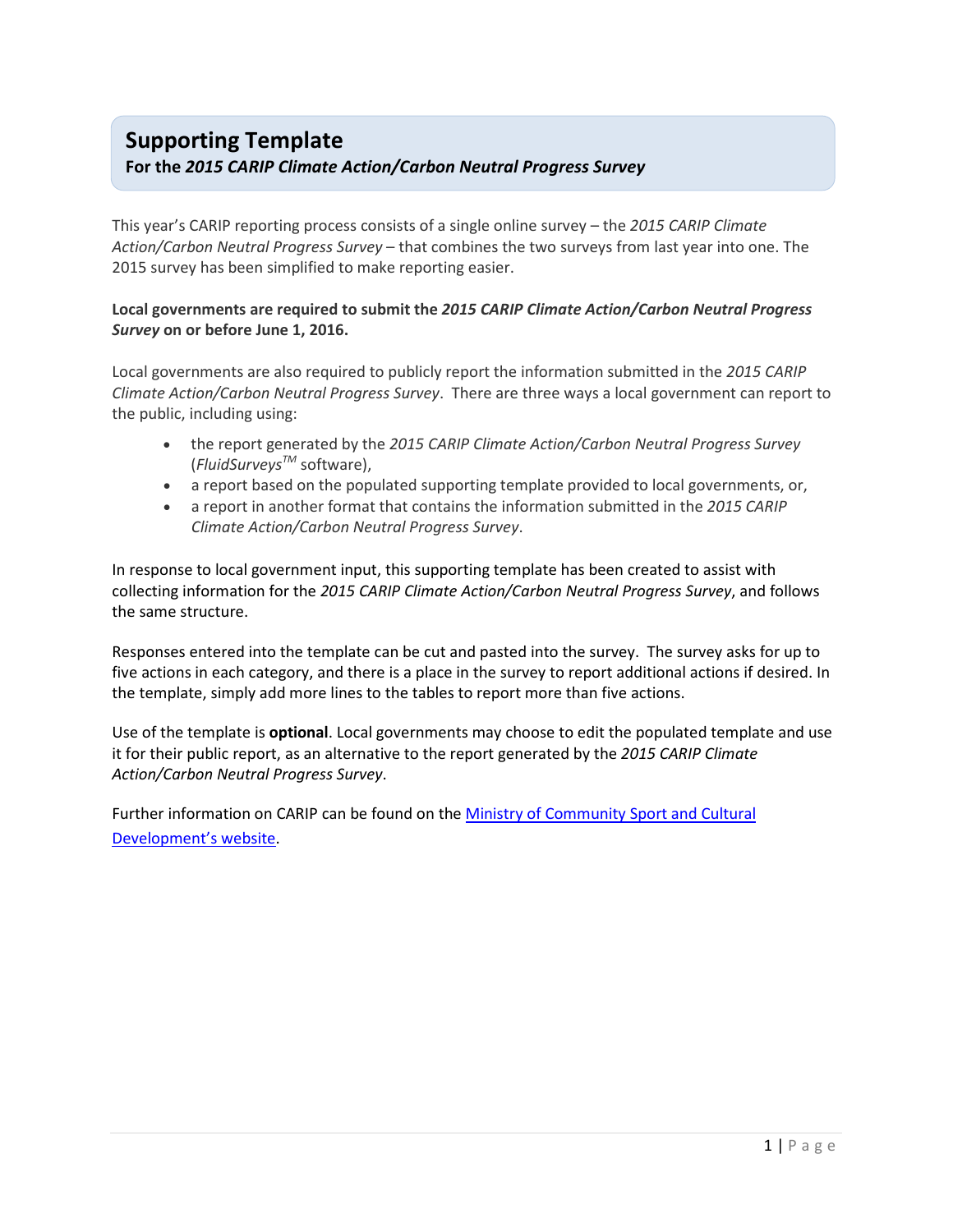# **Climate Action Revenue Incentive (CARIP) Public Report for 2015**

**Local Government:** 

**Report Submitted by: Name: Linda Greenan Role: Manager of Financial Services Email: linda.greenan@powellriverrd.bc.ca Phone: 604 485-2260** 

**Date: May 27, 2016** 



The Powell River Regional District has completed the 2015 Climate Action Revenue Incentive Program (CARIP) Public Report as required by the Province of BC. The CARIP report summarizes actions taken in 2015 and proposed for 2016 to reduce corporate and community-wide energy consumption and greenhouse gas emissions (GHG) and reports on progress towards achieving carbon neutrality. There is also an opportunity to report on climate adaptation actions.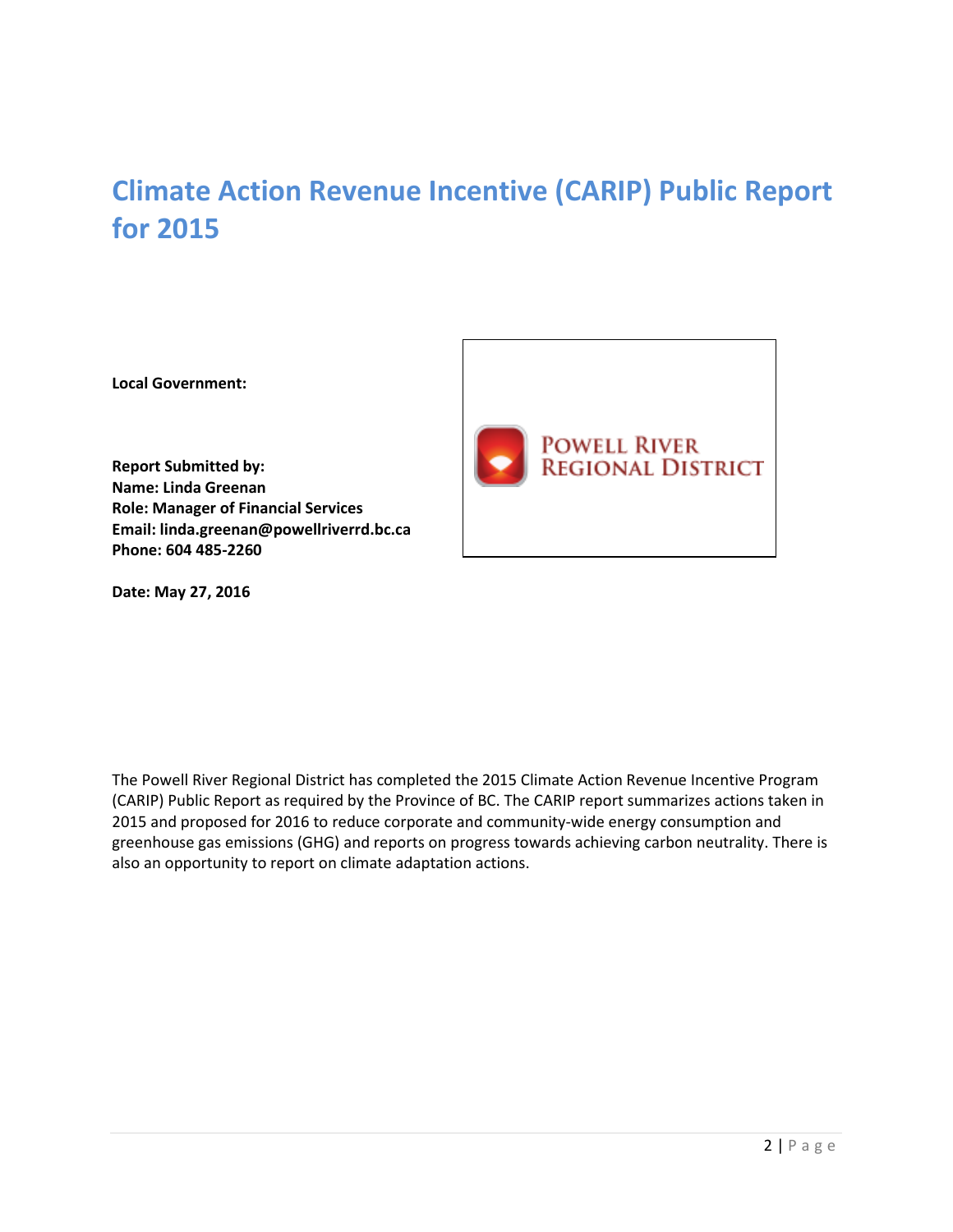## **2015 BROAD PLANNING ACTIONS**

### **Broad Planning Actions**

Broad planning refers to high level planning that sets the stage for GHG emissions reductions, including plans such as Official Community Plans, Integrated Community Sustainability Plans, Climate Action Plans or Community Energy Emissions Plans. Land use planning that focuses on Smart Growth principles (compact, complete, connected, centred) plays an especially important role in energy and GHG reduction.

#### **Community-Wide Actions Taken in 2015**

Electoral Area A Official Community Plan (OCP) completed in December 2015. This OCP applies to a previously unplanned electoral area and includes climate change policies, GHG emission reduction targets and GHG emission reduction actions.

#### **Community-Wide Actions Proposed for 2016**

Electoral Area D Official Community review and update will include update of climate change policies, GHG emission reduction targets and GHG emission reduction actions.

#### **Corporate Actions Taken in 2015**

Powell River Regional District (PRRD) Strategic Plan 2015-2018 completed and adopted by the Regional Board in 2015. The Strategic Plan identified five corporate strategic priorities for 2015- 2018. One of the five strategic priorities is "Climate Change Mitigation and Adaptation". Strategic goals under this priority include: (1) develop a program for lowering our carbon footprint; (2) implement solid waste management plan; and (3) continue natural hazard identification to promote public safety and environmental protection. There are a number of strategic actions identified under each of the goals.

Detailed planning of a landfill closure and resource recovery center project with local budgeted funding as well as grant application to the strategic priorities fund.

Third phase Padgett Road bike and pedestrian lane completed totalling 3,432 meters for all 3 phases.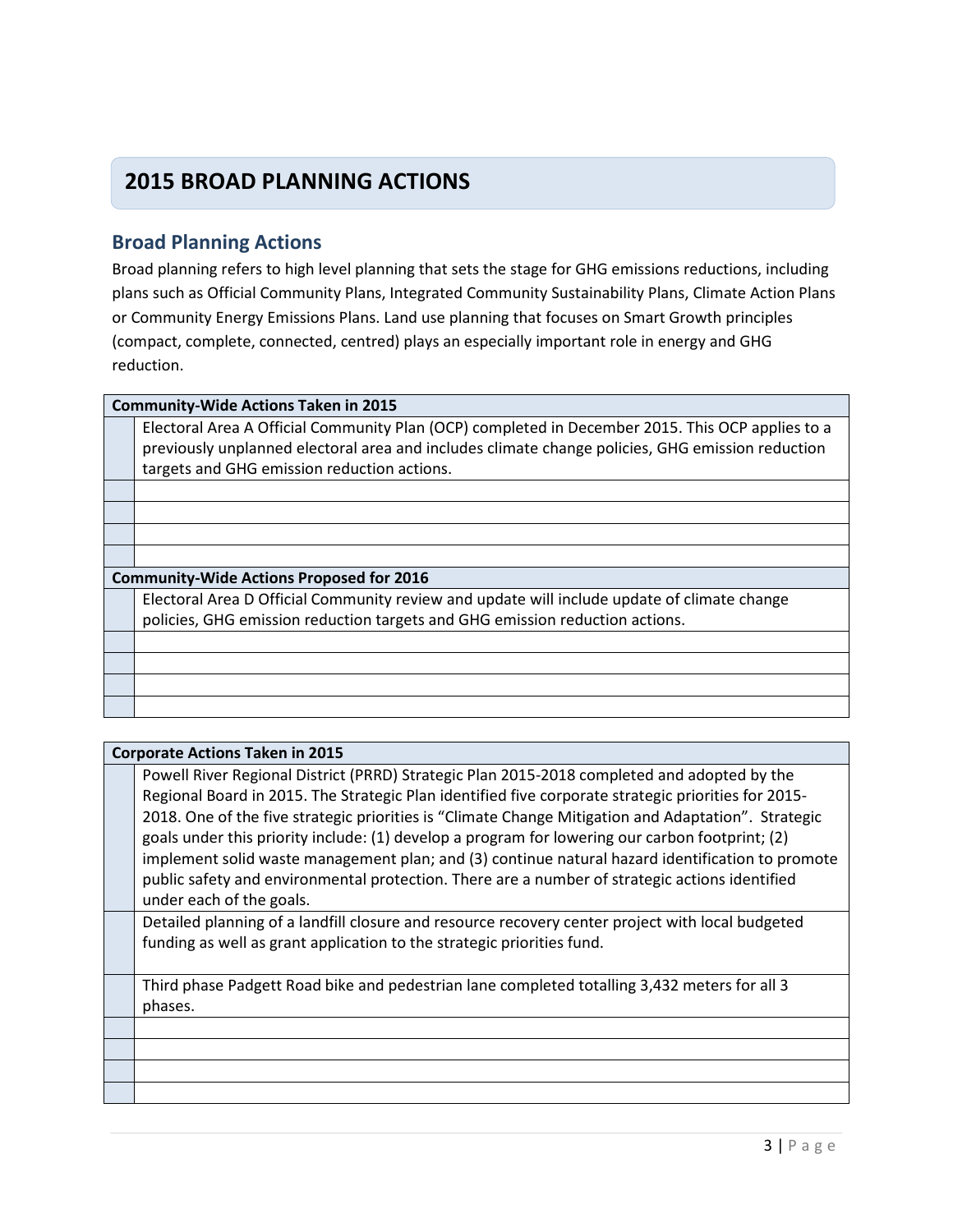| <b>Corporate Actions Proposed for 2016</b>                                                              |  |
|---------------------------------------------------------------------------------------------------------|--|
| Organics diversion from the waste stream budgeted in 2016 with planned pilot implementation             |  |
| September 01 2016.                                                                                      |  |
| Solid Waste Management Plan update budgeted for 2016 that will further detail opportunities and         |  |
| initiatives for the Powell River Regional District to make headway in achieving its goal of zero waste. |  |
| Construction and implementation of mobile dish washing station for local events enabling                |  |
| dishwashing and reuse of dishes as opposed to single use plates, forks, knives etc.                     |  |
| Engage GHG reductions qualified professionals to assess Regional District properties and                |  |
| recommend improvements by priority budgeted for 2016.                                                   |  |
| Asset management inventory initiated in 2016 that will be inclusive of all assets inclusive of trees    |  |
| and forests within the Regional District.                                                               |  |

| <b>Snapshot Questions</b>                                                                                  |            |
|------------------------------------------------------------------------------------------------------------|------------|
| What GHG reduction targets are included in your local government's Official Community Plan                 | <b>Yes</b> |
| or Regional Growth Strategy?                                                                               |            |
| Are you familiar with the Community Energy and Emission Inventory (CEEI)?                                  | <b>Yes</b> |
| Does your local government use the Community Energy and Emissions Inventory (CEEI) to<br>measure progress? | <b>Yes</b> |
| Which of the following does your local government use to guide climate action<br>implementation?           |            |
| Community Energy and Emissions (CEE) Plan                                                                  | <b>No</b>  |
| Climate Action Plan                                                                                        | <b>No</b>  |
| Integrated Community Sustainability Plan                                                                   | <b>No</b>  |
| Official Community Plan (OCP)                                                                              | <b>Yes</b> |
| <b>Regional Growth Strategy (RGS)</b>                                                                      | <b>No</b>  |
| Other:                                                                                                     | <b>No</b>  |
| Does your local government have a climate action reserve fund?                                             | <b>No</b>  |
| Does your local government have a Corporate Climate Action Plan?                                           | <b>No</b>  |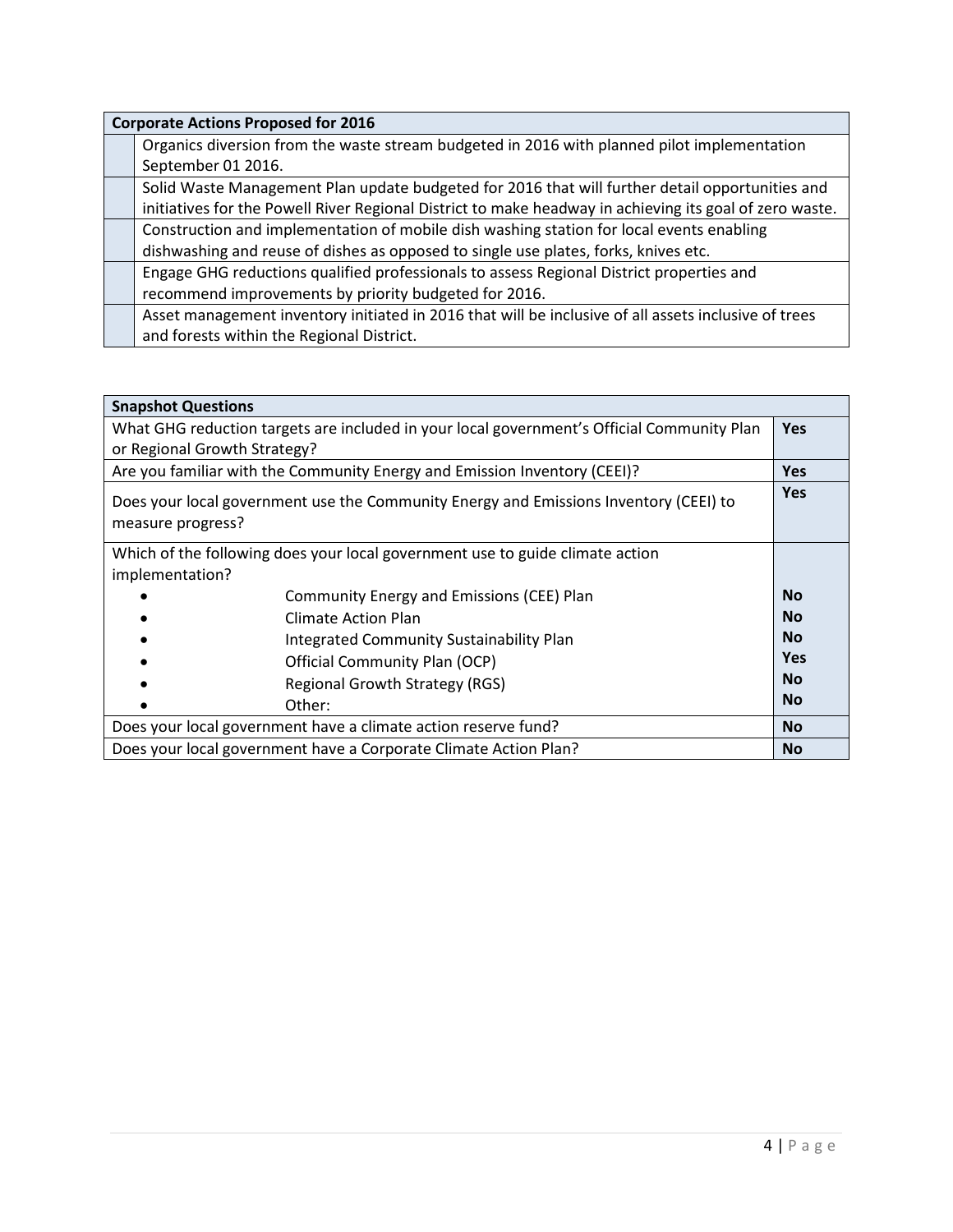## **2015 BUILDINGS AND LIGHTING ACTIONS**

## **Building and Lighting Actions**

Low-carbon buildings use the minimum amount of energy needed to provide comfort and safety for their inhabitants and tap into renewable energy sources for heating, cooling and power. These buildings can save money, especially when calculated over the long term. This category also includes reductions realized from energy efficient street lights and lights in parks or other public spaces.

| <b>Community-Wide Actions Taken in 2015</b>                                                  |  |
|----------------------------------------------------------------------------------------------|--|
|                                                                                              |  |
|                                                                                              |  |
|                                                                                              |  |
|                                                                                              |  |
|                                                                                              |  |
| <b>Community-Wide Actions Proposed for 2016</b>                                              |  |
| The Regional District will undertake a study to develop a corporate greenhouse gas reduction |  |
| strategy.                                                                                    |  |
|                                                                                              |  |
|                                                                                              |  |
|                                                                                              |  |
|                                                                                              |  |
|                                                                                              |  |

| <b>Corporate Actions Taken in 2015</b>     |  |
|--------------------------------------------|--|
|                                            |  |
|                                            |  |
|                                            |  |
|                                            |  |
|                                            |  |
| <b>Corporate Actions Proposed for 2016</b> |  |
|                                            |  |
|                                            |  |
|                                            |  |
|                                            |  |
|                                            |  |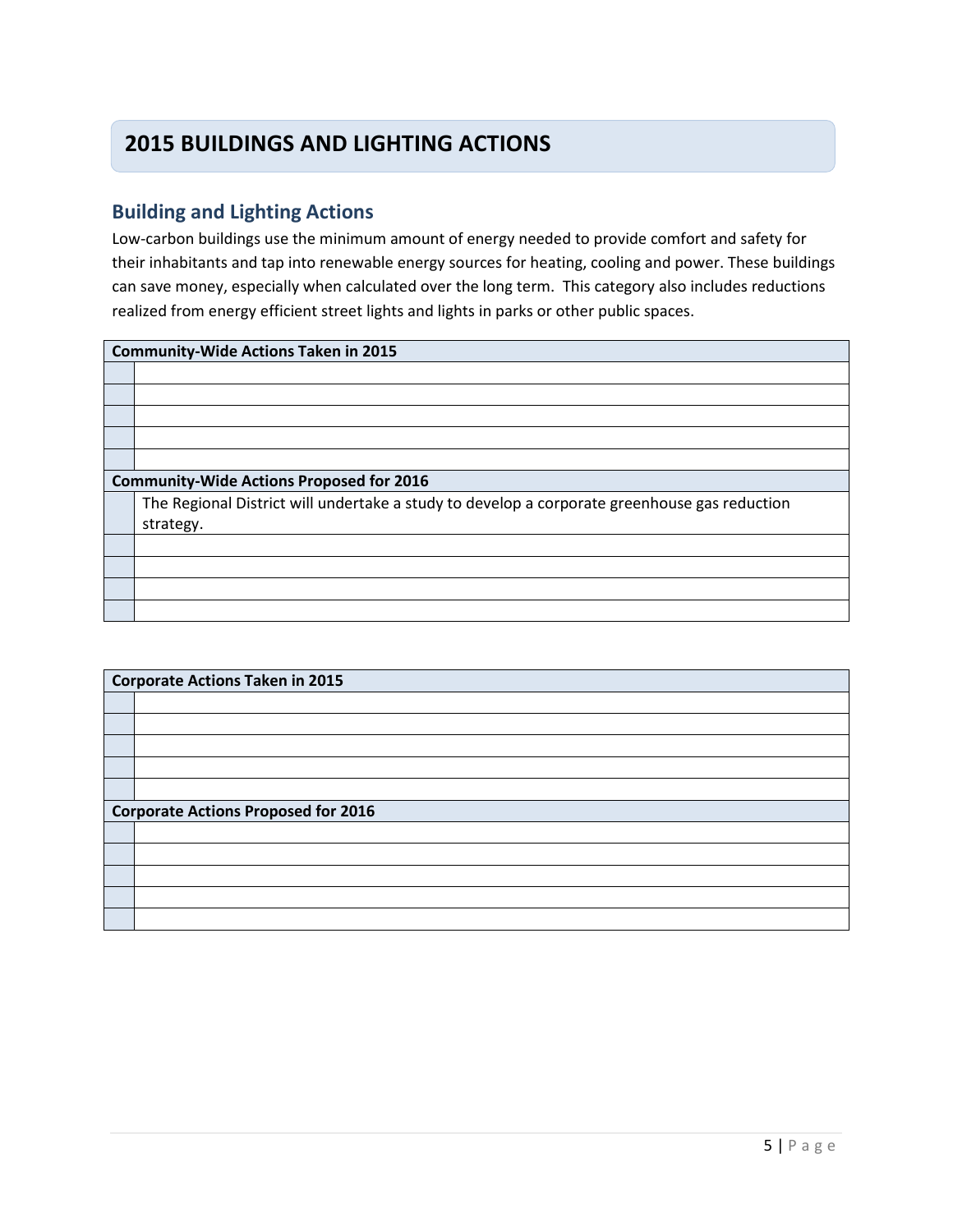## **2015 ENERGY GENERATION ACTIONS**

### **Energy Generation**

A transition to renewable or low-emission energy sources for heating, cooling and power supports large, long-term GHG emissions reductions. Renewable energy including waste heat recovery (e.g. from biogas and biomass), geo-exchange, micro hydroelectric, solar thermal and solar photovoltaic, heat pumps, tidal, wave, and wind energy can be implemented at different scales, e.g. in individual homes, or integrated across neighbourhoods through district energy or co-generation systems.

| <b>Community-Wide Actions Taken in 2015</b>     |  |
|-------------------------------------------------|--|
|                                                 |  |
|                                                 |  |
|                                                 |  |
|                                                 |  |
|                                                 |  |
| <b>Community-Wide Actions Proposed for 2016</b> |  |
|                                                 |  |
|                                                 |  |
|                                                 |  |
|                                                 |  |
|                                                 |  |

| <b>Corporate Actions Taken in 2015</b>     |  |
|--------------------------------------------|--|
|                                            |  |
|                                            |  |
|                                            |  |
|                                            |  |
|                                            |  |
| <b>Corporate Actions Proposed for 2016</b> |  |
|                                            |  |
|                                            |  |
|                                            |  |
|                                            |  |
|                                            |  |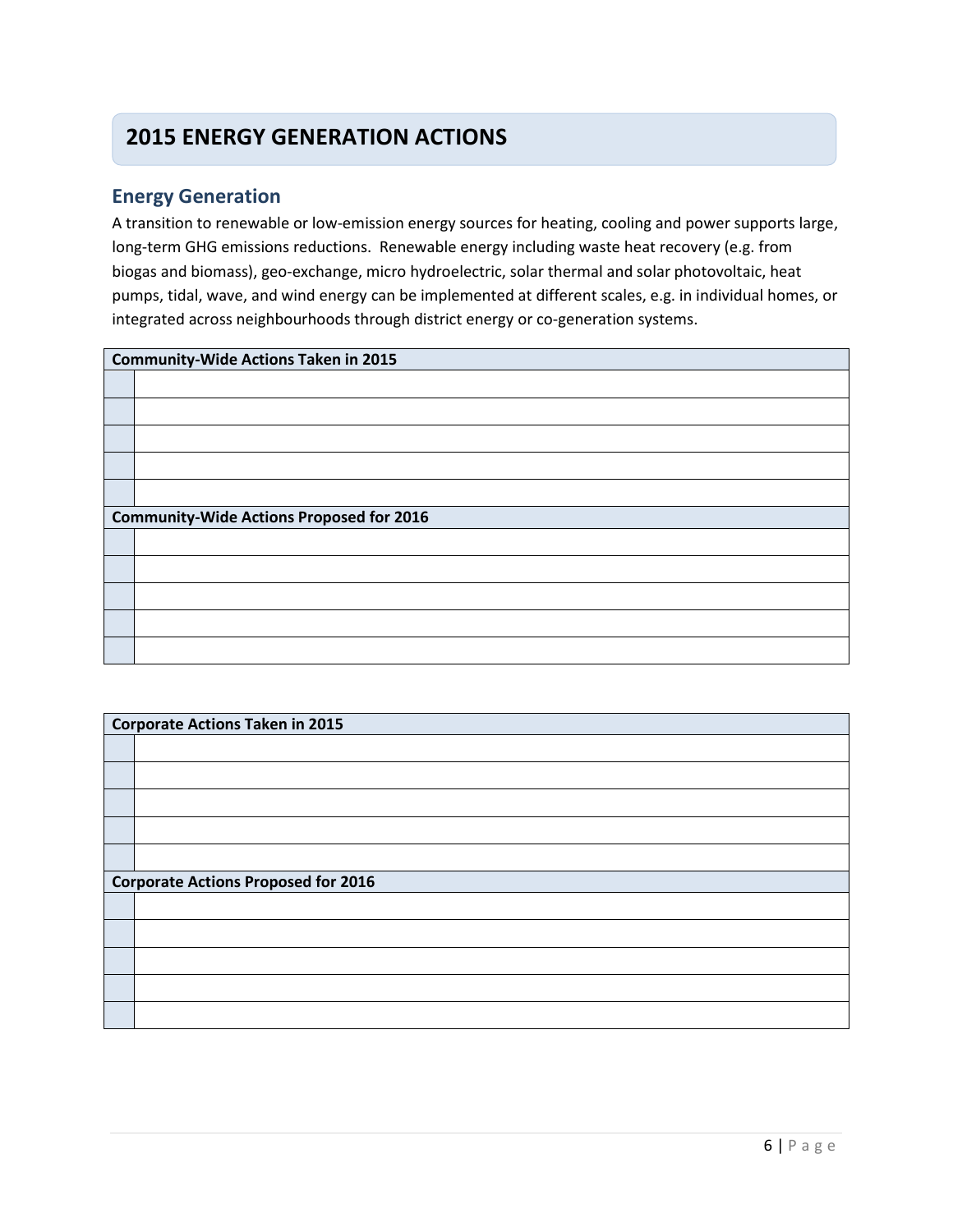| <b>Snapshot Questions</b>                                                                                               |           |
|-------------------------------------------------------------------------------------------------------------------------|-----------|
| Is your local government developing, or constructing a district energy project?                                         | <b>No</b> |
| Is your local government operating a district energy system?                                                            | <b>No</b> |
| Is your local government developing or constructing a renewable energy project?                                         | <b>No</b> |
| Is your local government operating a renewable energy project?                                                          | <b>No</b> |
| Are you aware of the Integrated Resource Recovery guidance page on the BC Climate Action<br>Toolkit (insert link here)? | <b>No</b> |

#### **Greens 2015 GREENSPACE/ NATURAL RESOURCE PROTECTION ACTIONS**

Greenspace/Natural Resource Protection refers to the creation of parks and greenways, boulevards, community forests, urban agriculture, riparian areas, gardens, recreation/school sites, and other green spaces, such as remediated brownfield/contaminated sites as well as the protection of wetlands, waterways and other naturally occurring features.

| <b>Community-Wide Actions Taken in 2015</b>     |  |
|-------------------------------------------------|--|
|                                                 |  |
|                                                 |  |
|                                                 |  |
|                                                 |  |
|                                                 |  |
| <b>Community-Wide Actions Proposed for 2016</b> |  |
|                                                 |  |
|                                                 |  |
|                                                 |  |
|                                                 |  |
|                                                 |  |

| <b>Corporate Actions Taken in 2015</b>     |  |
|--------------------------------------------|--|
|                                            |  |
|                                            |  |
|                                            |  |
|                                            |  |
|                                            |  |
| <b>Corporate Actions Proposed for 2016</b> |  |
|                                            |  |
|                                            |  |

| <b>Snapshot Question</b>                                                  |    |
|---------------------------------------------------------------------------|----|
| Does your local government have urban forest policies, plans or programs? | No |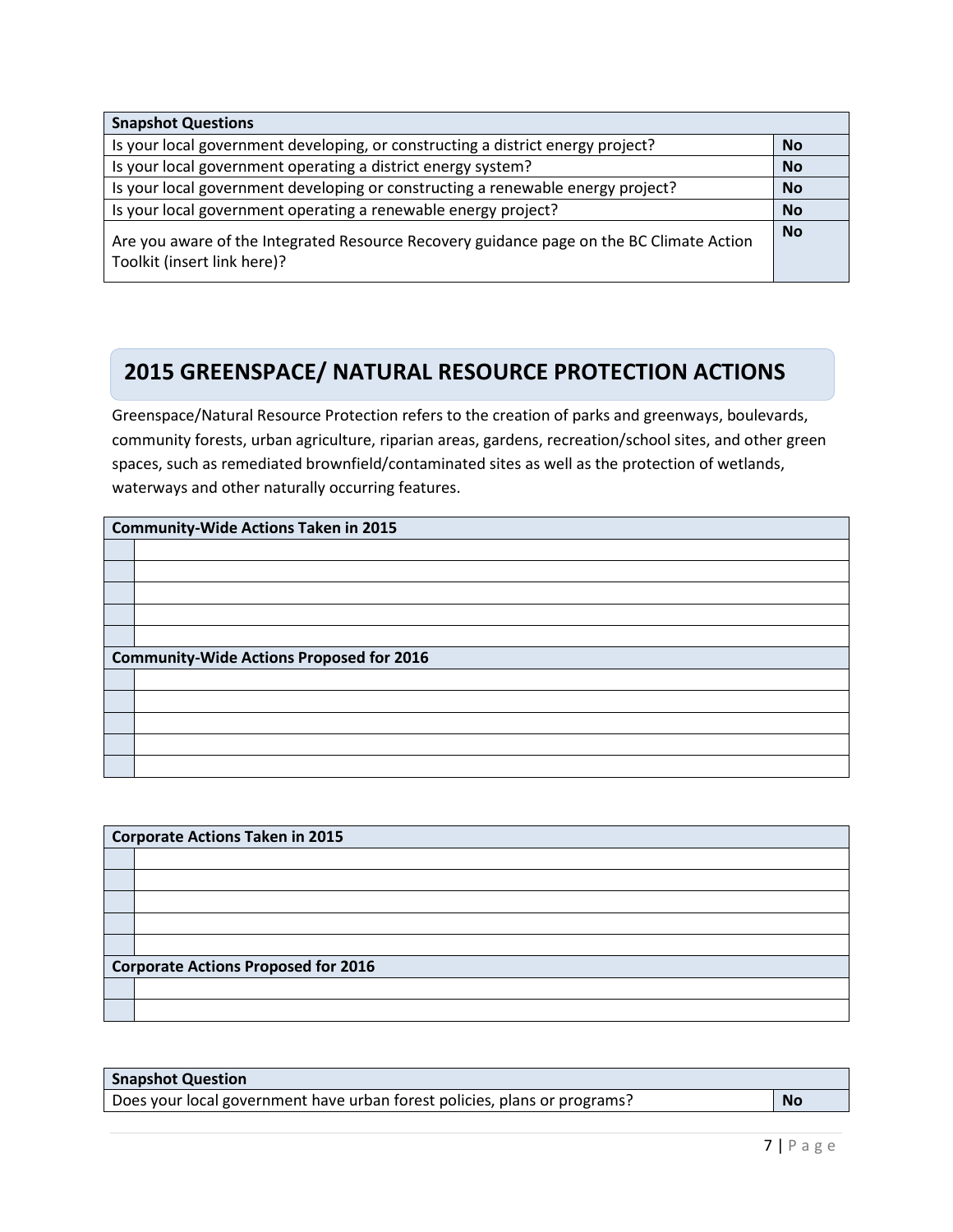## **2015 SOLID WASTE ACTIONS**

## **Solid Waste**

Reducing, reusing, recycling, recovering and managing the disposal of the residual solid waste minimizes environmental impacts and supports sustainable environmental management, greenhouse gas reductions, and improved air and water quality.

| <b>Community-Wide Actions Taken in 2015</b>                                                     |  |
|-------------------------------------------------------------------------------------------------|--|
| \$100,000 education program focusing on BC stewardship programs and accepted materials.         |  |
| The Resource Recovery Center grant application targeted at 60% diversion from the current waste |  |
| stream.                                                                                         |  |
|                                                                                                 |  |
|                                                                                                 |  |
|                                                                                                 |  |
| <b>Community-Wide Actions Proposed for 2016</b>                                                 |  |
| \$100,000 education program focusing on organics diversion from the waste stream.               |  |
| Community engagement and education for the approval of building a resource recovery center to   |  |
| divert 60% of the current waste stream.                                                         |  |
| Launch of an organics diversion pilot project September 1, 2016.                                |  |
| Solid Waste Management Plan update with focus on zero waste goals inclusive of construction and |  |
| demolition waste reduction.                                                                     |  |
|                                                                                                 |  |

| <b>Corporate Actions Taken in 2015</b>     |  |
|--------------------------------------------|--|
|                                            |  |
|                                            |  |
|                                            |  |
|                                            |  |
|                                            |  |
| <b>Corporate Actions Proposed for 2016</b> |  |
|                                            |  |
|                                            |  |
|                                            |  |
|                                            |  |
|                                            |  |

| <b>Snapshot Questions</b>                                                                              |     |
|--------------------------------------------------------------------------------------------------------|-----|
| Does your local government have construction and demolition waste reduction policies, plans $\vert$ No |     |
| or programs?                                                                                           |     |
| Does your local government have organics reduction/diversion policies, plans or programs?              | Yes |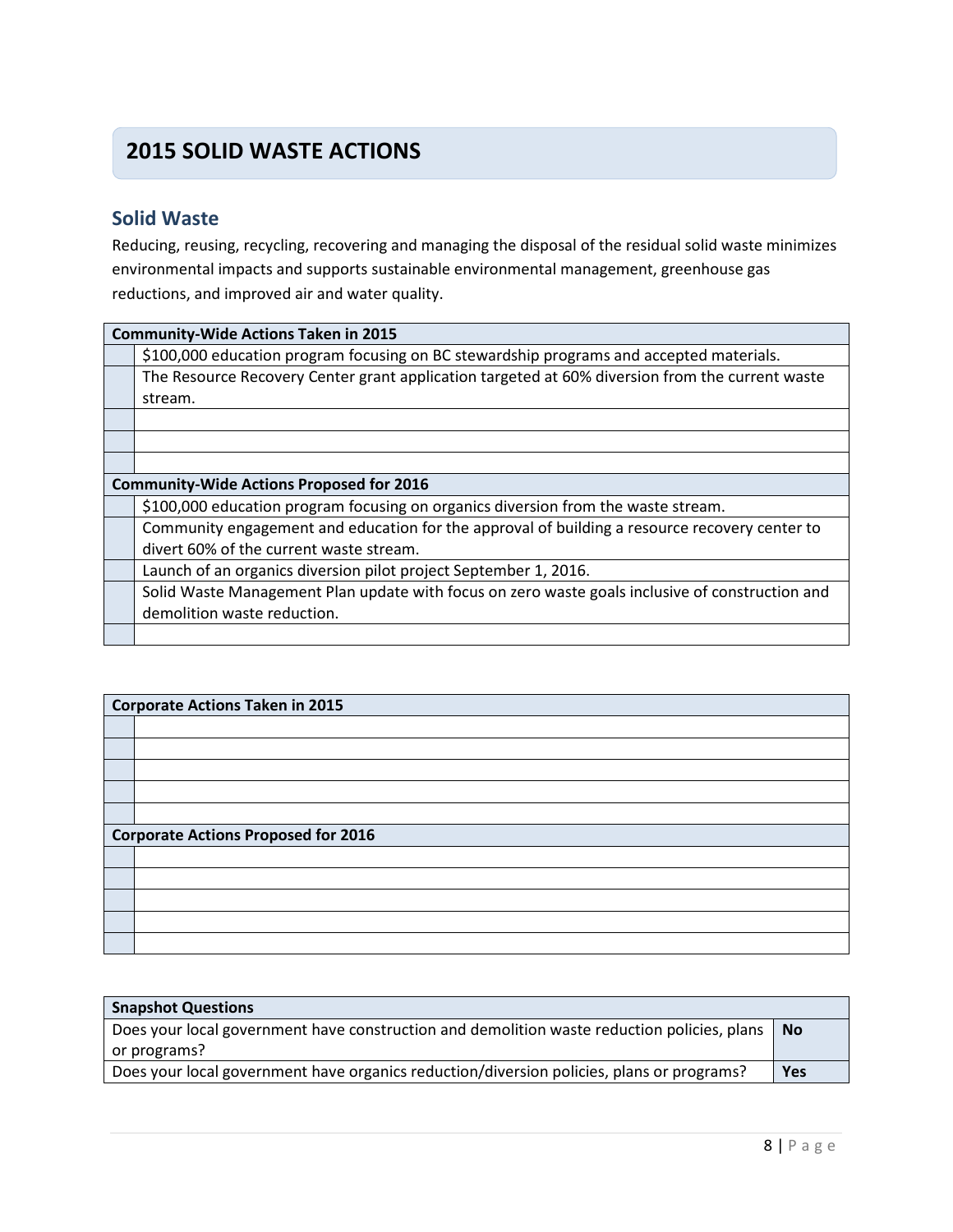## **2015 TRANSPORTATION ACTIONS**

## **Transportation**

Transportation actions that increase transportation system efficiency, emphasize the movement of people and goods, and give priority to more efficient modes, e.g. walking, cycling, ridesharing, and public transit, can contribute to reductions in greenhouse gas emissions and more livable communities.

| <b>Community - Wide Actions Taken in 2015</b>                                                     |  |  |
|---------------------------------------------------------------------------------------------------|--|--|
| Phase 3 of active transportation infrastructure (cycling and walking path) developed in Electoral |  |  |
| Area B (along Padgett Road).                                                                      |  |  |
|                                                                                                   |  |  |
|                                                                                                   |  |  |
|                                                                                                   |  |  |
|                                                                                                   |  |  |
| <b>Community-Wide Actions Proposed for 2016</b>                                                   |  |  |
| Phase 4 of active transportation infrastructure (cycling and walking paths) to be developed in    |  |  |
| Electoral Area B (along Padgett Road).                                                            |  |  |
|                                                                                                   |  |  |
|                                                                                                   |  |  |
|                                                                                                   |  |  |
|                                                                                                   |  |  |
|                                                                                                   |  |  |

| <b>Corporate Actions Taken in 2015</b> |                                                                                                            |  |
|----------------------------------------|------------------------------------------------------------------------------------------------------------|--|
|                                        | Phase 3 completed of the Padgett road bicycling and pedestrian pathway completing 3,432 meters<br>to date. |  |
|                                        |                                                                                                            |  |

#### **Corporate Actions Proposed for 2016**

Phase 4 of active transportation infrastructure (cycling and walking paths) to be developed in Electoral Area B (along Padgett Road).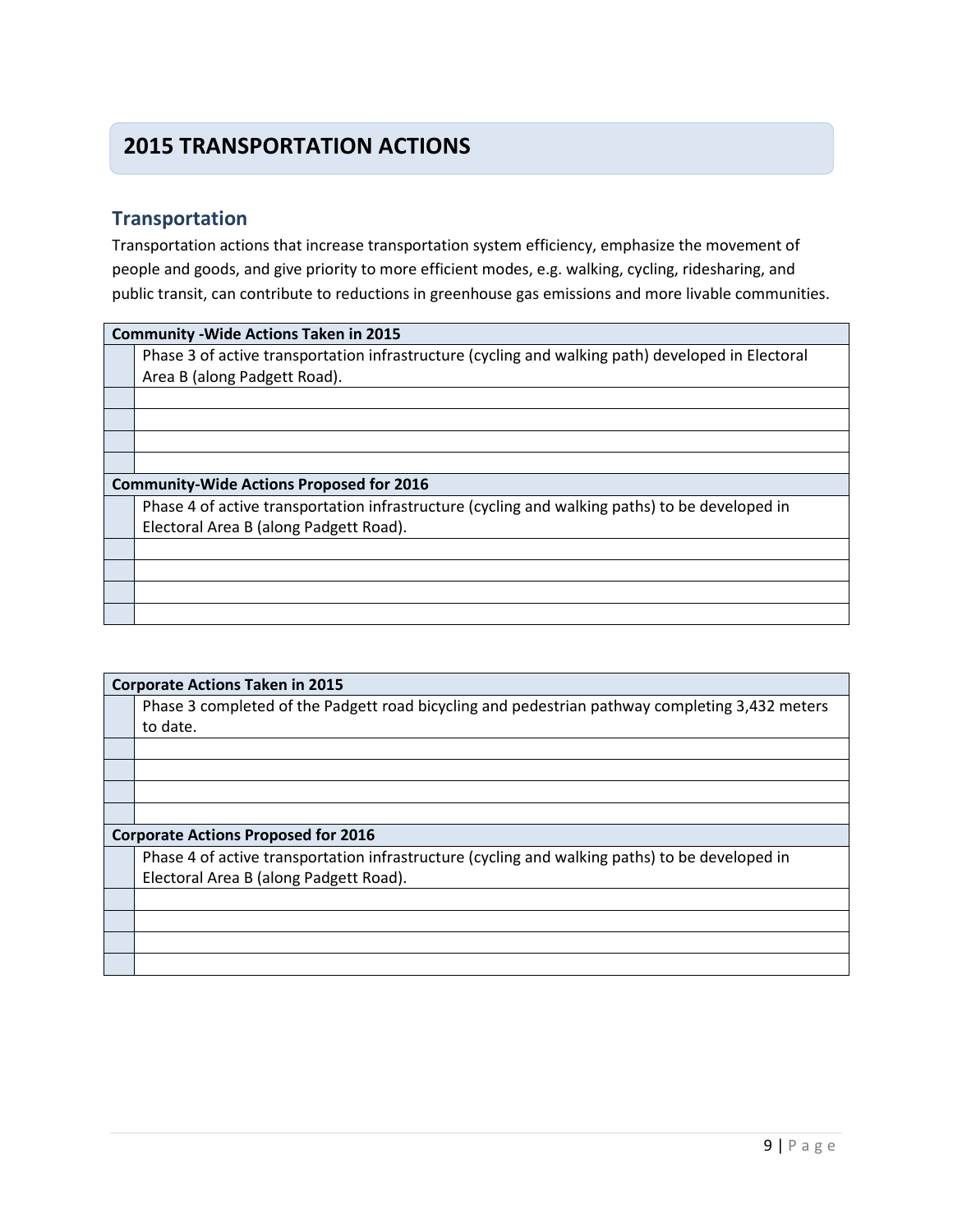| <b>Snapshot Questions</b>                                                                |            |
|------------------------------------------------------------------------------------------|------------|
| Does your local government have policies, plans or programs to support:                  |            |
| <b>Walking</b>                                                                           | <b>Yes</b> |
| Cycling                                                                                  | <b>Yes</b> |
| Transit Use                                                                              | <b>Yes</b> |
| Electric Vehicle Use                                                                     | Yes        |
| Other                                                                                    | <b>Yes</b> |
|                                                                                          |            |
| Does your local government have a transportation demand management (TDM) strategy (e.g.  | <b>No</b>  |
| to reduce single-vehicle occupancy trips, increase travel options, provide incentives to |            |
| encourage individuals to modify travel behavior)?                                        |            |
| Does your local government have policies, plans or programs to support local food        | <b>Yes</b> |
| production (thus reducing transportation emissions)?                                     |            |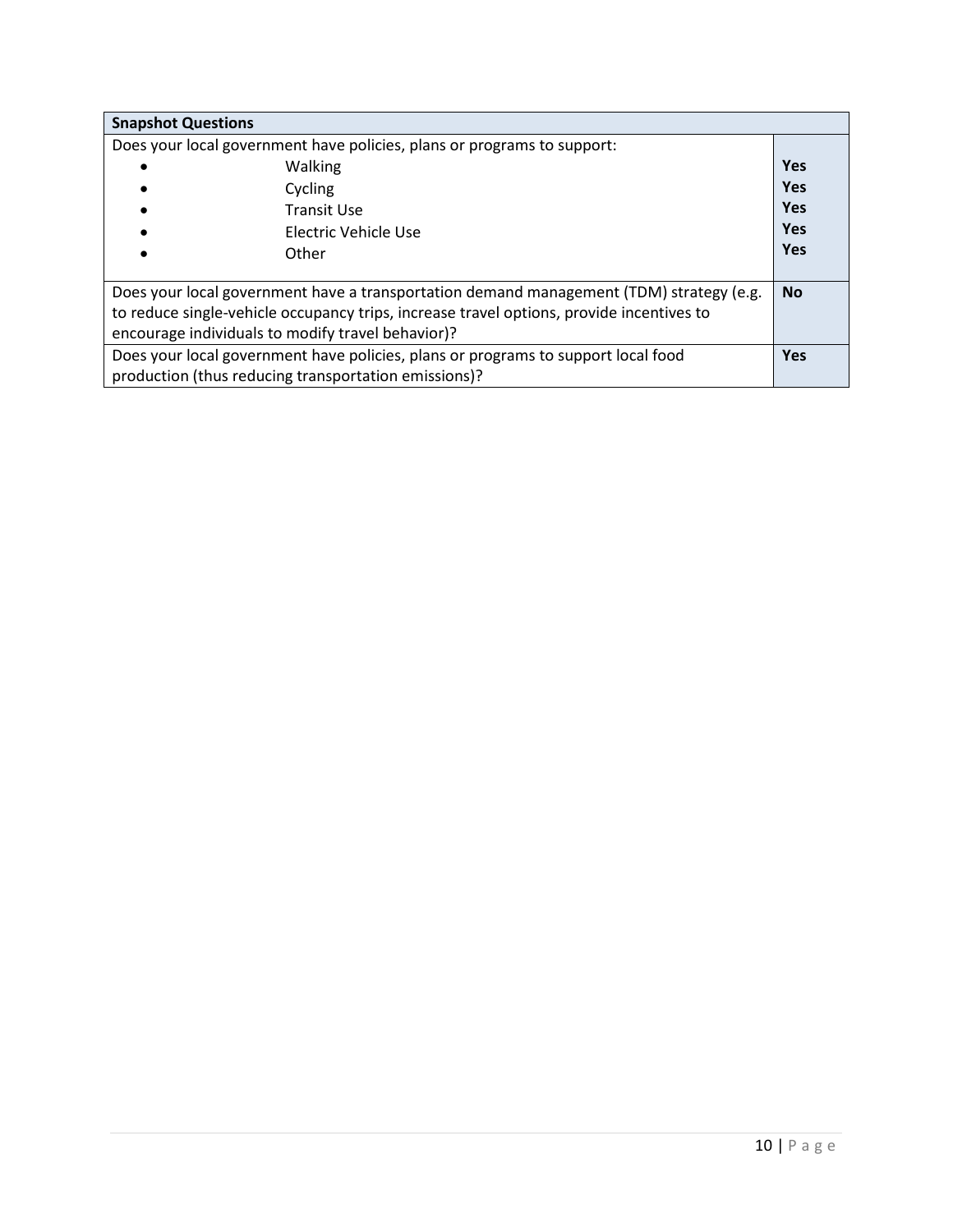## **2015 WATER AND WASTEWATER ACTIONS**

### **Water and Wastewater**

Managing and reducing water consumption and wastewater is an important aspect of developing a sustainable built environment that supports healthy communities, protects ecological integrity, and reduces greenhouse gas emissions.

| <b>Community-Wide Actions Taken in 2015</b>                                                         |  |  |
|-----------------------------------------------------------------------------------------------------|--|--|
| Completion of Myrtle water system upgrades providing higher quality safe drinking water to our      |  |  |
| customers using less energy than previous system.                                                   |  |  |
| Lund Sewer system priority items complete inclusive of meter installation to track outfall volumes. |  |  |
| Pump replacements and rebuilds to provide for system resilience and improved energy efficiency.     |  |  |
| Repairs to number 1 lift station remedying salt water infiltration during king tides reducing pump  |  |  |
| running time, risk of corrosion to treatment facility and loss of bacteria.                         |  |  |
|                                                                                                     |  |  |
|                                                                                                     |  |  |
|                                                                                                     |  |  |
| <b>Community-Wide Actions Proposed for 2016</b>                                                     |  |  |
|                                                                                                     |  |  |
|                                                                                                     |  |  |
|                                                                                                     |  |  |
|                                                                                                     |  |  |
|                                                                                                     |  |  |

| <b>Corporate Actions Taken in 2015</b>     |  |  |
|--------------------------------------------|--|--|
|                                            |  |  |
|                                            |  |  |
|                                            |  |  |
|                                            |  |  |
|                                            |  |  |
| <b>Corporate Actions Proposed for 2016</b> |  |  |
|                                            |  |  |
|                                            |  |  |
|                                            |  |  |
|                                            |  |  |
|                                            |  |  |

| <b>Snapshot Questions</b>                                                       |           |
|---------------------------------------------------------------------------------|-----------|
| Does your local government have water conservation policies, plans or programs? | <b>No</b> |
|                                                                                 |           |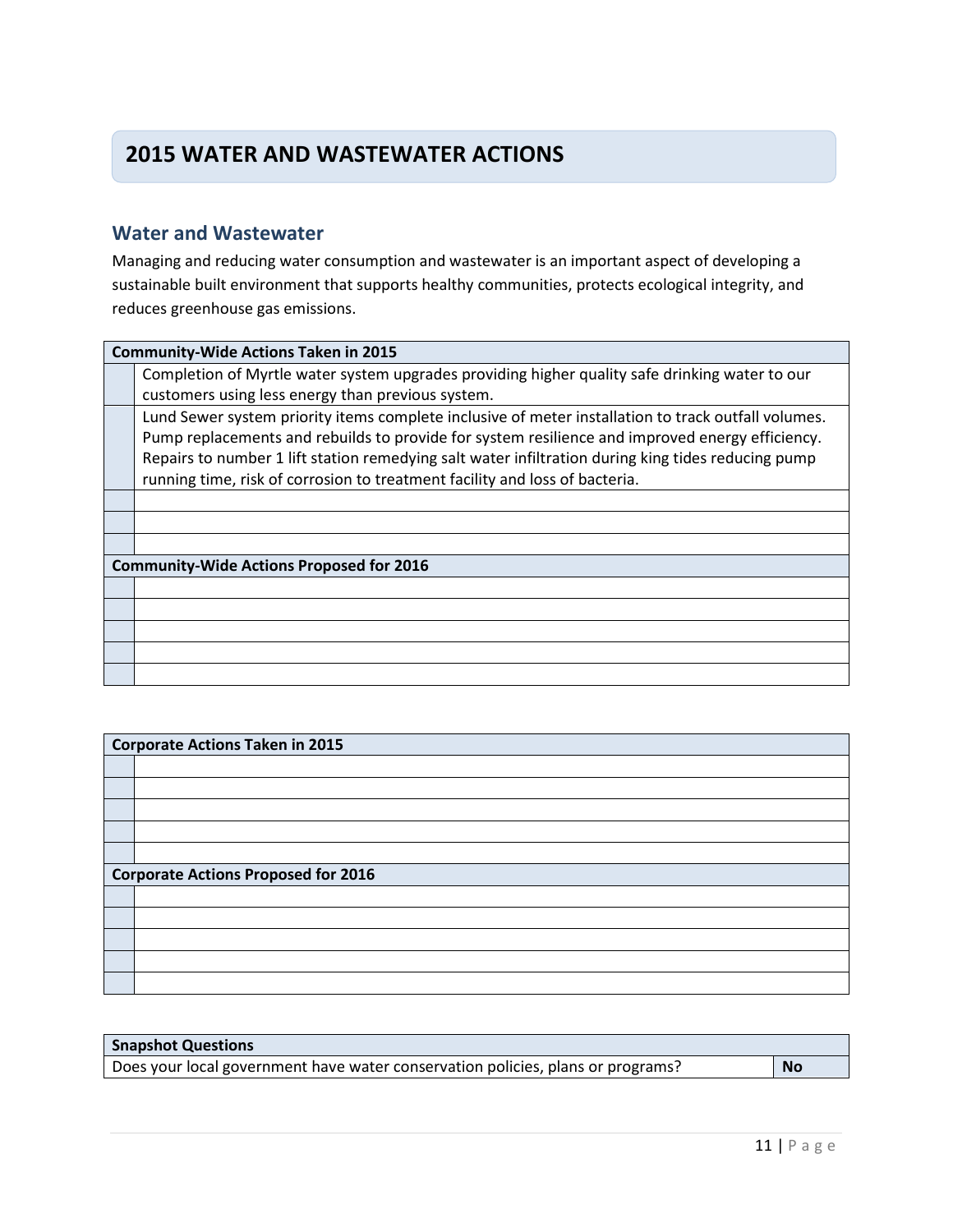## **2015 CLIMATE CHANGE ADAPTATION ACTIONS**

## **Climate Change Adaptation**

For local governments, adaptation to a changing climate can take the form of changes in policy, management, technology and behaviour that minimize negative impacts or exploit opportunities. It can involve both "hard" and "soft" solutions, including: changes in infrastructure engineering, planning, zoning, bylaws, and public education.

| <b>Community-Wide Actions Taken in 2015</b>                                                         |  |  |
|-----------------------------------------------------------------------------------------------------|--|--|
| Lund Sewer system priority items complete inclusive of meter installation to track outfall volumes. |  |  |
| Pump replacements and rebuilds to provide for system resilience and improved energy efficiency.     |  |  |
| Repairs to number 1 lift station remedying salt water infiltration during king tides reducing pump  |  |  |
| running time, risk of corrosion to treatment facility and loss of bacteria.                         |  |  |
| Establish collaborative partnerships with Stewardship Centre for BC (Green Shores for Homes Pilot   |  |  |
| Project) and UBC (Coastal Indicators Project and Marine Transportation Project) to support policy   |  |  |
| development and community engagement on climate change adaptation actions. Green Shores for         |  |  |
| Homes Pilot Project has supported foreshore policy development and delivery of workshops and        |  |  |
| training for residents, contractors and staff on how the Green Shores for Homes approach can be     |  |  |
| used to stabilize shorelines from erosion. UBC Coastal Indicators Project and Marine Transportation |  |  |
| Project will support climate change adaptation planning and promotion of community resiliency.      |  |  |
|                                                                                                     |  |  |
|                                                                                                     |  |  |
|                                                                                                     |  |  |
|                                                                                                     |  |  |
| <b>Community-Wide Actions Proposed for 2016</b>                                                     |  |  |
| Electoral Area D Official Community review and update will include update of policies that promote  |  |  |
| land use and development resilient to predicted long range climate change impacts such as rising    |  |  |
| sea levels, increasing storm surge, coastal flooding, increasing intensity of rainfall events and   |  |  |
| increasing periods of drought in summer months.                                                     |  |  |
| Continue to learn about and promote approaches to climate change adaptation across the region       |  |  |
| through collaborative partnerships formed with Stewardship Centre for BC (Green Shores Program)     |  |  |
| and UBC (MEOPAR Program).                                                                           |  |  |
|                                                                                                     |  |  |
|                                                                                                     |  |  |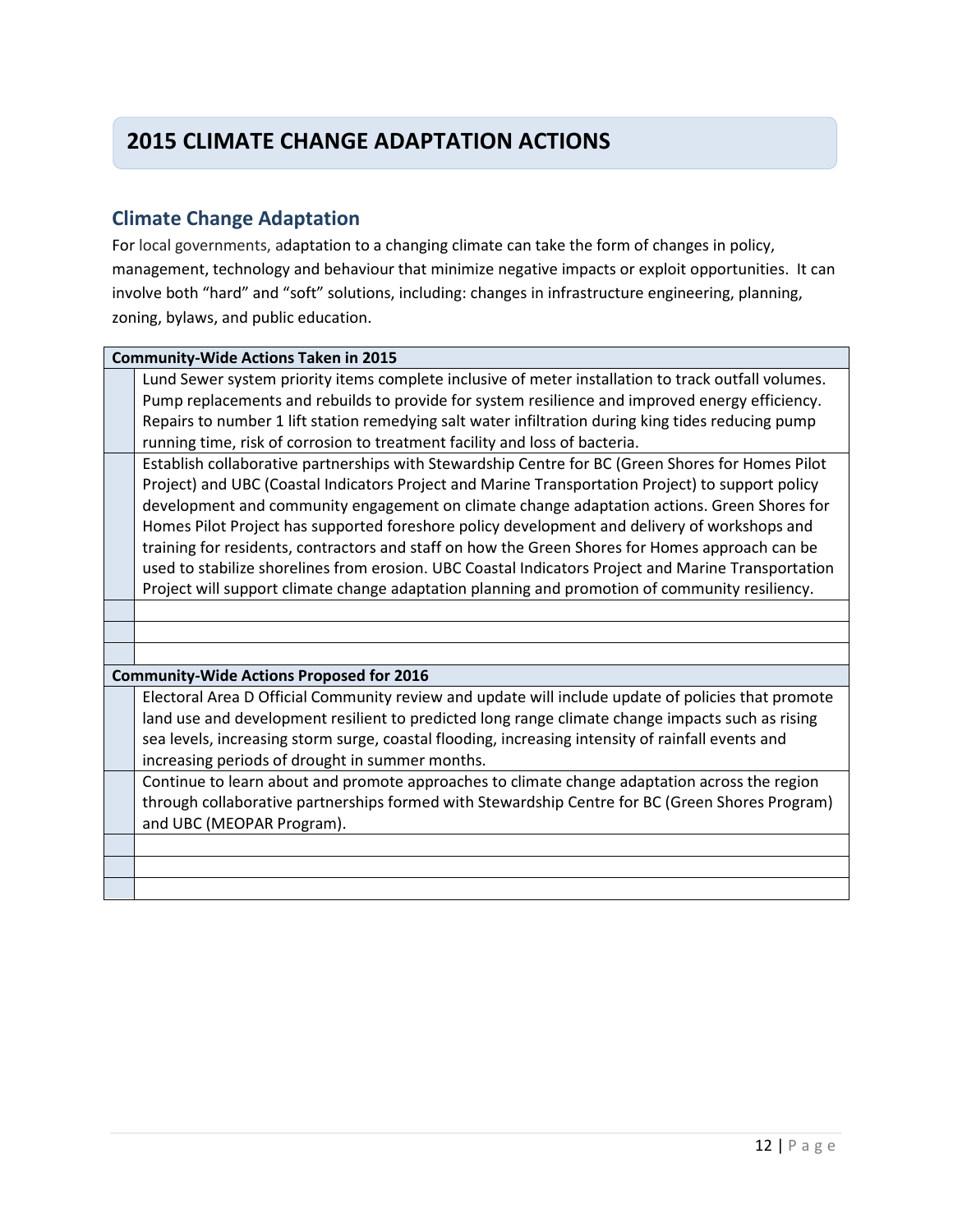#### **Corporate Actions Taken in 2015**

Powell River Regional District (PRRD) Strategic Plan 2015-2018 completed and adopted by the Regional Board in 2015. The Strategic Plan identified five strategic priorities for 2015-2018. One of the five strategic priorities is "Climate Change Mitigation and Adaptation". Strategic goals under climate change mitigation and adaptation include: (1) develop a program for lowering our carbon footprint; (2) implement solid waste management plan; and (3) continue natural hazard identification to promote public safety and environmental protection. There are a number of strategic actions identified under each of the goals.

#### **Corporate Actions Proposed for 2016**

Continue to implement PRRD Strategic Plan 2015-2018 including strategic action plan for climate change mitigation and adaptation.

### **Snapshot Questions**

| <b>SHAPSHOT QUESTIONS</b>                                                                                                                   |            |
|---------------------------------------------------------------------------------------------------------------------------------------------|------------|
| Are you aware of the Plan2Adapt guidance page on the BC Climate Action Toolkit?                                                             | <b>Yes</b> |
| Are you aware of the Preparing for Climate Change, An Implementation Guide for Local<br>Governments in BC on the BC Climate Action Toolkit? | <b>Yes</b> |
| Have you visited the climate change adaptation guidance page on the BC Climate Action<br>Toolkit?                                           | <b>Yes</b> |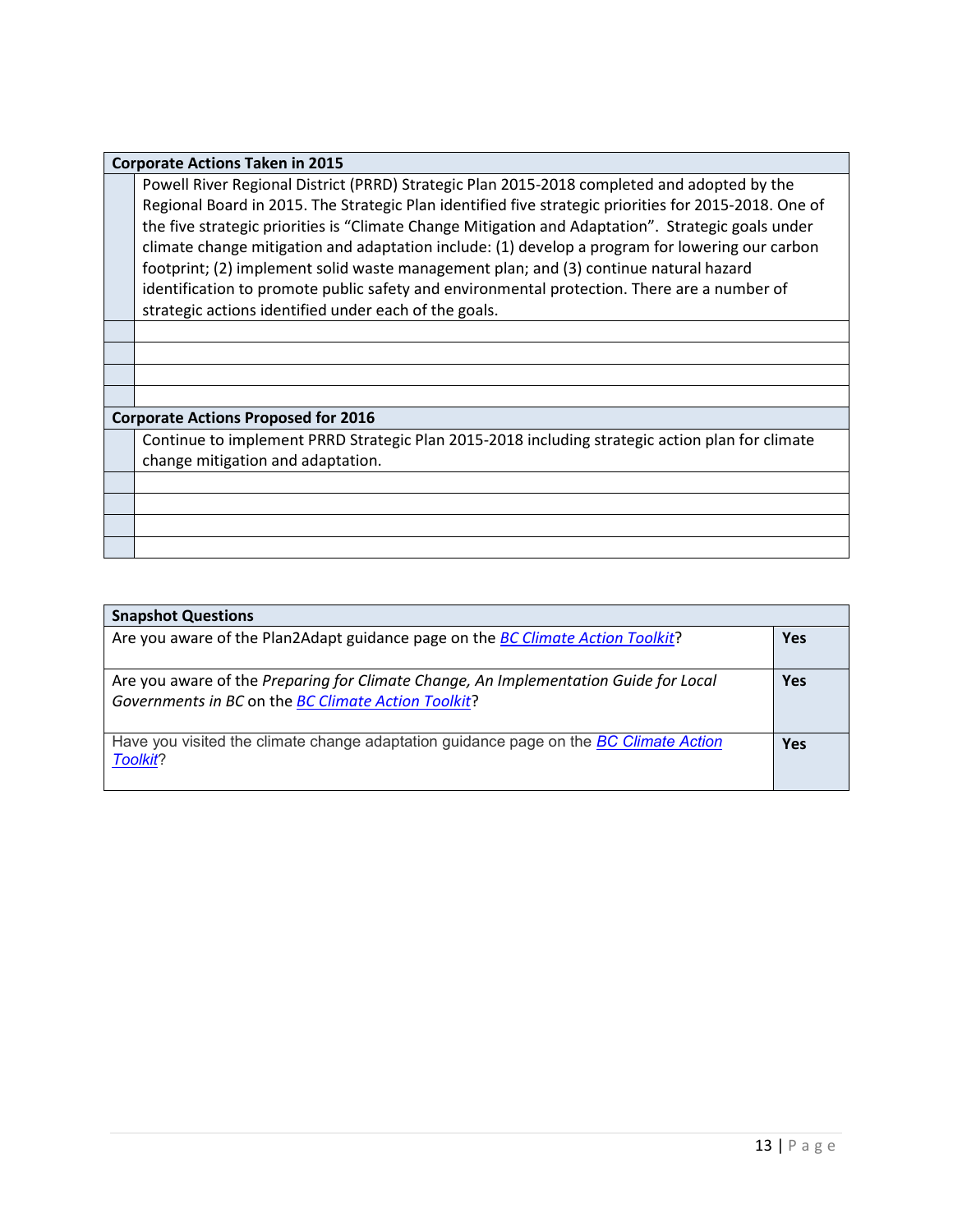## **2015 OTHER CLIMATE ACTIONS**

## **Other Climate Actions**

This section provides local governments the opportunity to report other climate actions that are not captured in the categories above.

| <b>Community-Wide Actions Taken in 2015</b>     |  |  |
|-------------------------------------------------|--|--|
|                                                 |  |  |
|                                                 |  |  |
|                                                 |  |  |
|                                                 |  |  |
|                                                 |  |  |
| <b>Community-Wide Actions Proposed for 2016</b> |  |  |
|                                                 |  |  |
|                                                 |  |  |
|                                                 |  |  |
|                                                 |  |  |
|                                                 |  |  |

| <b>Corporate Actions Taken in 2015</b> |                                            |  |
|----------------------------------------|--------------------------------------------|--|
|                                        |                                            |  |
|                                        |                                            |  |
|                                        |                                            |  |
|                                        |                                            |  |
|                                        |                                            |  |
|                                        |                                            |  |
|                                        |                                            |  |
|                                        | <b>Corporate Actions Proposed for 2016</b> |  |
|                                        |                                            |  |
|                                        |                                            |  |
|                                        |                                            |  |
|                                        |                                            |  |
|                                        |                                            |  |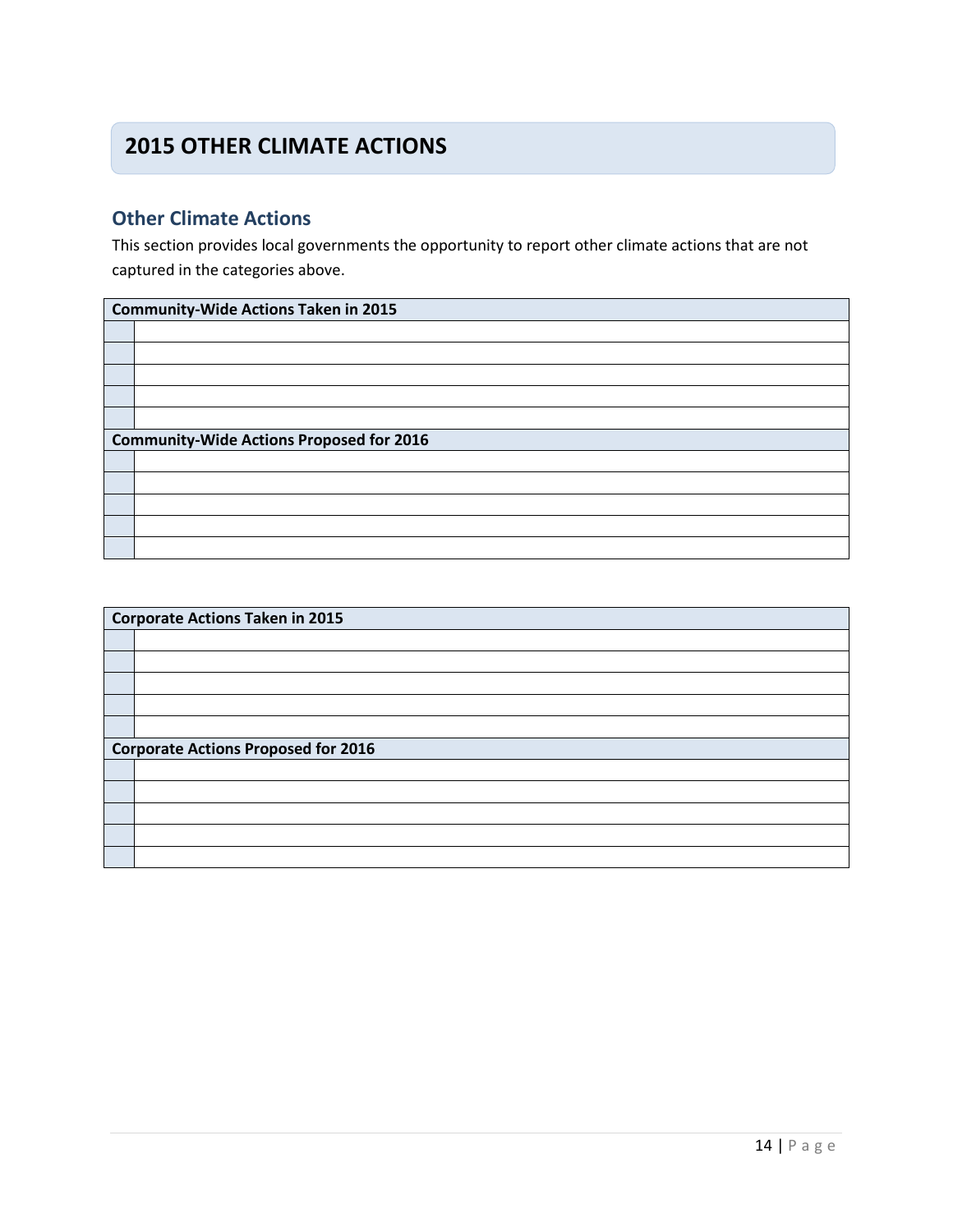## **INNOVATION AND PEER-TO-PEER LEARNING**

### **Innovation**

This section provides the opportunity to showcase an innovative Corporate and/or Community-Wide reduction or adaptation activity that your local government has undertaken and that has had a significant impact or has the potential to have a significant impact. Projects included here may be featured as success stories on the B.C. Climate Action Toolkit and/or shared with other local governments to inspire further climate action. Please add links to additional information where possible.

**Community-Wide Innovative Action**

**Corporate Innovative Action**

### **Programs, Partnerships and Funding Opportunities**

Local governments often rely on programs, partnerships and funding opportunities to achieve their climate action goals. Please share the names of programs and organizations that have supported your local government's climate actions by listing each entry in the appropriate box below.

#### **Programs and Funding**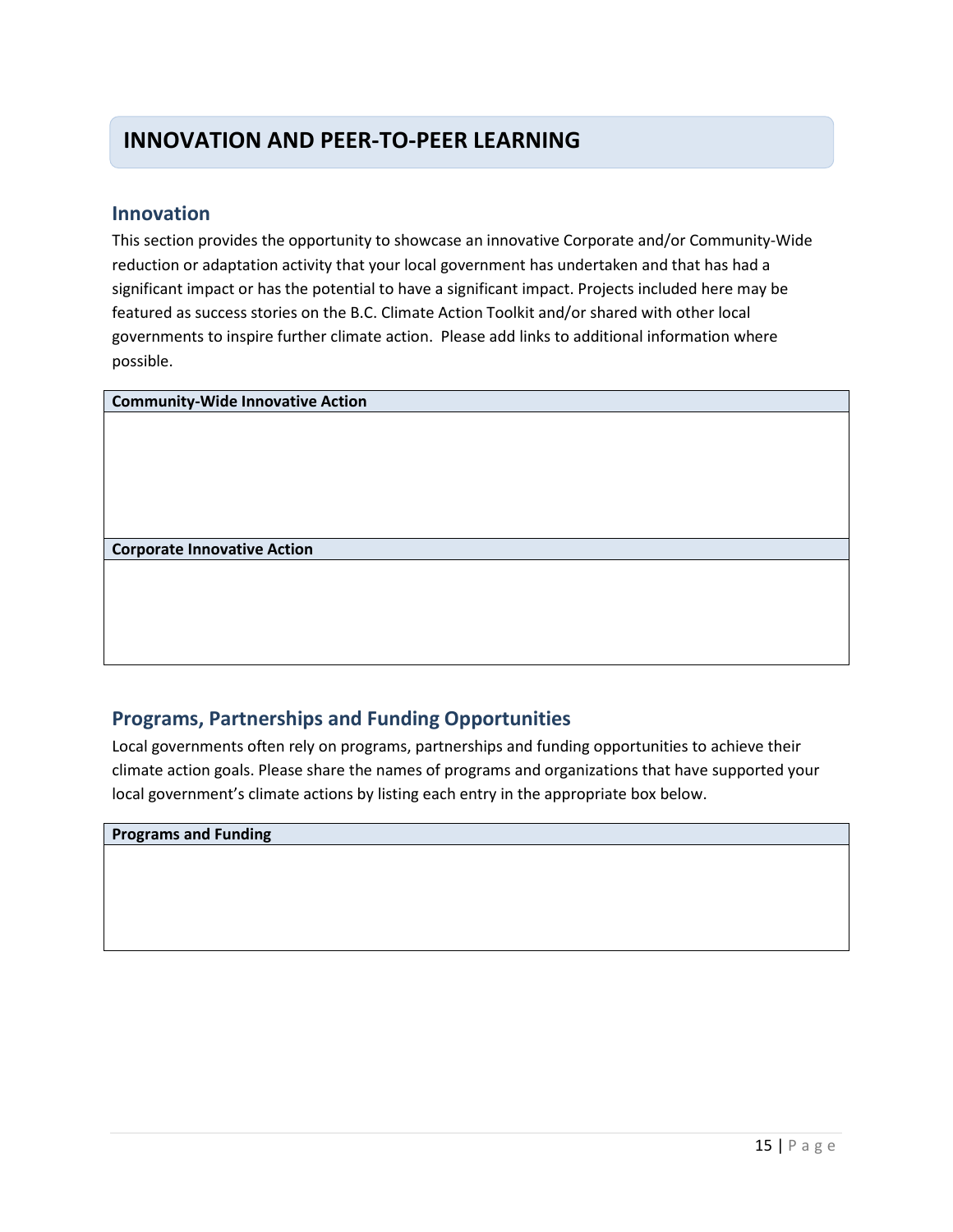## **2015 CARBON NEUTRAL REPORTING**

### **Reporting Emissions**

| Did you measure your local government's corporate GHG emissions in 2015?       |              |
|--------------------------------------------------------------------------------|--------------|
| (Yes/No)                                                                       | <b>Yes</b>   |
|                                                                                |              |
| If your local government measured 2015 corporate GHG emissions, please report  |              |
| the number of corporate GHG emissions (in tonnes of carbon dioxide equivalent) | 55.5         |
| from services delivered directly by your local government:                     |              |
|                                                                                |              |
| If your local government measured 2015 corporate GHG emissions, please report  |              |
| the number of corporate GHG emissions (in tonnes of carbon dioxide equivalent) | 105.0        |
| from contracted services:                                                      |              |
| <b>TOTAL A: CORPORATE GHG EMISSIONS FOR 2015</b>                               | 160.50 tCO2e |

### **Reporting Reductions and Offsets**

To be carbon neutral, a local government must balance their TOTAL corporate GHG emissions by one or a combination of the following actions:

- undertake Option 1 Projects (GCC-supported)
- undertake Option 2 Projects (alternative) community GHG emissions reduction projects that meet project eligibility requirements
- purchase carbon offsets from a credible offset provider

### **If applicable, please report the 2015 GHG emissions reductions (in tonnes of carbon dioxide equivalent (tCO2e)) being claimed from Option 1 GHG Reduction Projects:**

| <b>OPTION 1 PROJECTS</b>                            | <b>REDUCTIONS</b> |
|-----------------------------------------------------|-------------------|
|                                                     |                   |
| <b>Energy Efficient Retrofits</b>                   |                   |
|                                                     |                   |
| Solar Thermal                                       |                   |
|                                                     |                   |
| <b>Household Organic Waste Composting</b>           |                   |
|                                                     |                   |
| Low Emission Vehicles                               |                   |
|                                                     |                   |
| <b>Avoided Forest Conversion</b>                    |                   |
|                                                     |                   |
| TOTAL B: REDUCTIONS FROM OPTION 1 PROJECTS FOR 2015 | tCO <sub>2e</sub> |

**If applicable, please report the names and 2015 GHG emissions reductions (in tonnes of carbon dioxide equivalent (tCO2e)) being claimed from Option 2 GHG Reduction Projects:**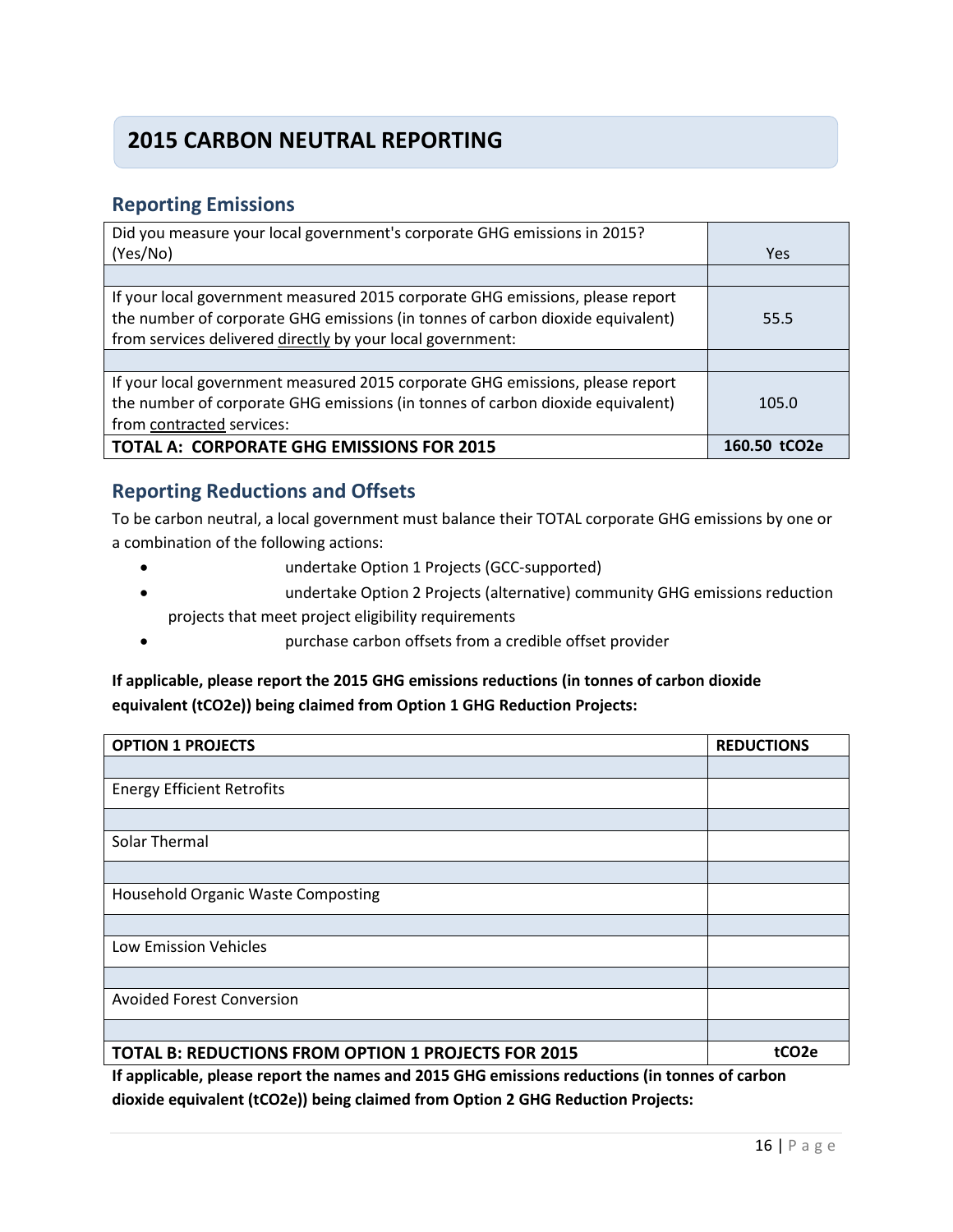| <b>OPTION 2 PROJECT NAME</b>                               | <b>REDUCTIONS</b> |
|------------------------------------------------------------|-------------------|
|                                                            |                   |
|                                                            |                   |
|                                                            |                   |
|                                                            |                   |
|                                                            |                   |
|                                                            |                   |
|                                                            |                   |
| <b>TOTAL C: REDUCTIONS FROM OPTION 2 PROJECTS FOR 2015</b> | tCO <sub>2e</sub> |

**If applicable, please report the number of offsets purchased (in tonnes of carbon dioxide equivalent (tCO2e)) from an offset provider for the 2015 reporting year:** 

**(NOTE: DO NOT INCLUDE ANY FUNDS THAT MAY BE SET ASIDE IN A CLIMATE ACTION RESERVE FUND)** 

| <b>OFFSET PROVIDER</b>                     | <b>REDUCTIONS</b> |
|--------------------------------------------|-------------------|
|                                            |                   |
|                                            |                   |
|                                            |                   |
|                                            |                   |
|                                            |                   |
|                                            |                   |
|                                            |                   |
| <b>TOTAL D: OFFSETS PURCHASED FOR 2015</b> | tCO <sub>2e</sub> |

### **TOTAL REDUCTION AND OFFSETS FOR 2015 (Total B+C+D) = 160.50 tCO2e**

## **Corporate GHG Emissions Balance for 2015**

Your local government's Corporate GHG Emissions Balance is the difference between total corporate GHG emissions (direct + contracted emissions) and the GHG emissions reduced through GCC Option 1 and Option 2 projects and/or the purchase of offsets.

### **CORPORATE GHG EMISSIONS BALANCE FOR 2015 = (A – (B+C+D)) = 160.5 tCO2e**

## **If your Corporate GHG Emissions Balance is negative or zero, your local government is carbon neutral. CONGRATULATIONS!**